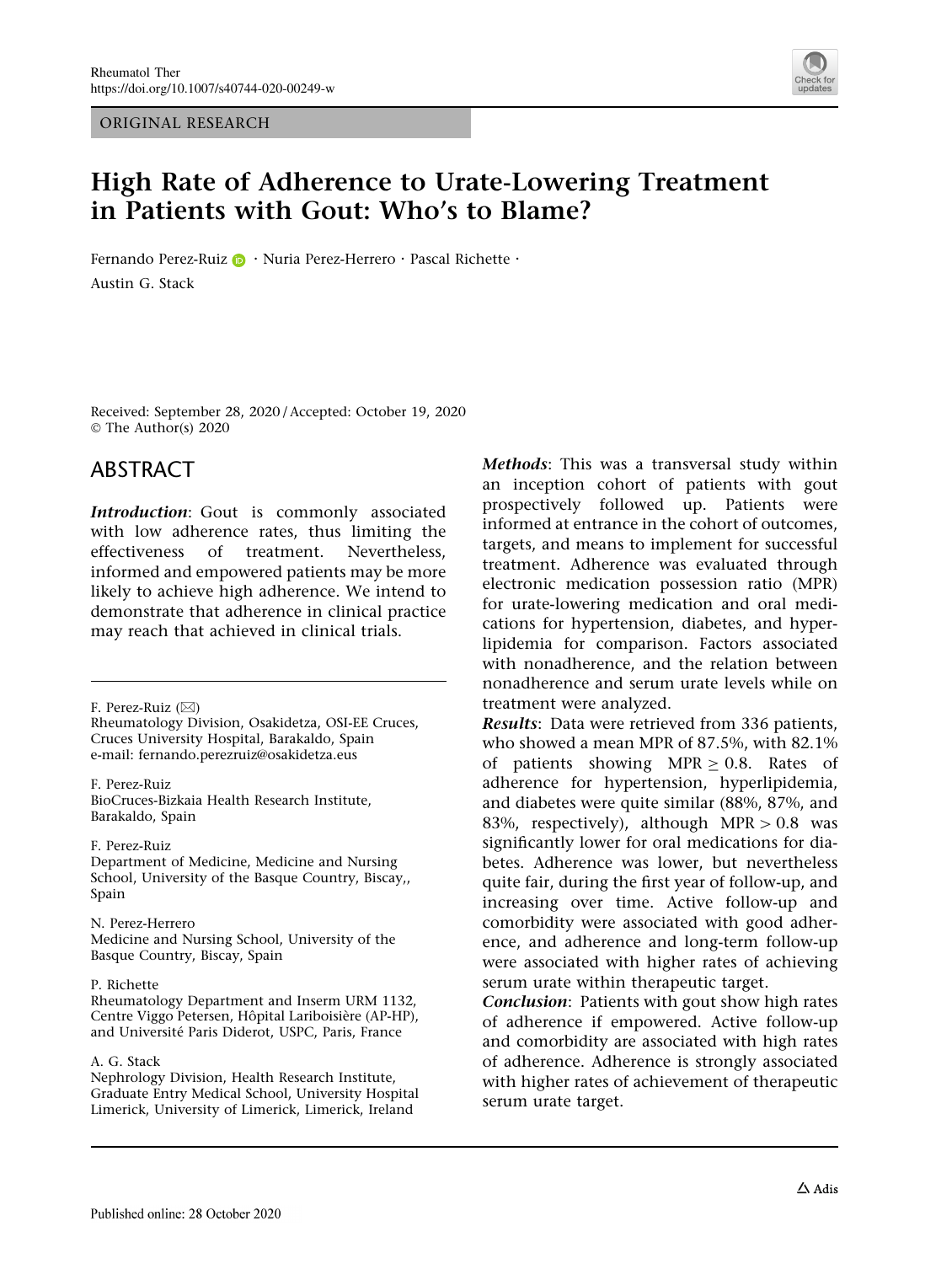Keywords: Adherence; Gout; Treatment

#### Key Summary Points

Adherence to treatment in gout is commonly low, declining with time on prescription.

Patient education initially is associated with high rates of adherence and low rates of loss to clinical follow-up.

Failure of treatment due to nonadherence is associated with increase burden of disease and costs, whereas improving adherence is cost-effective.

# DIGITAL FEATURES

This article is published with digital features, including a summary slide, to facilitate understanding of the article. To view digital features for this article go to [https://doi.org/10.6084/](https://doi.org/10.6084/m9.figshare.13109675) [m9.figshare.13109675.](https://doi.org/10.6084/m9.figshare.13109675)

# INTRODUCTION

Gout is considered a chronic disease and is the most common cause of inflammatory arthritis in adults. Effective control of gout will likely require long-term, if not life-long, prescription of medications [[1](#page-7-0)]. Therefore, adherence to long-term medication, namely urate-lowering therapy (ULT), is essential for effective control of gout as nonadherence is associated with both poorer clinical outcomes and increased costs [\[2\]](#page-7-0).

Overall adherence rates for several chronic diseases are lower than 50%, and are associated with poor health outcomes and increased costs, with significant pharmacoeconomic implications [[3](#page-7-0)]. Gout is considered a paradigmatic example of nonadherence [\[4](#page-7-0)]. For example, the rate of adherence to allopurinol in a developed country was reported to be 45.9% at month 1,

16.7% at month 3, 10% at month 6, and an abysmal 3.2% at month 12 [\[5\]](#page-7-0).

Barriers to adherence are diverse, from prescribers who may mistrust patients to patients who feel stigmatized by the diagnosis [[6](#page-7-0)]. Patients with chronic conditions are to be supported, not blamed [[7\]](#page-7-0), as empowerment of patients participating in clinical trials generally leads to very high rates of adherence both during the trial and in the longer term after its completion [\[8](#page-7-0)].

In this study we sought to demonstrate the impact of patient education and patient empowerment on follow-up on adherence rates to ULT in routine clinical practice, and to assess whether these were similar to that reported for randomized clinical trials [[9\]](#page-7-0).

# **METHODS**

### Design

This was a transversal study within a nested cohort of patients with gout who are prospectively followed up. This study was conducted in accordance with the Helsinki Declaration. Data were retrieved from a gout clinical database that is approved by the local ethics committee (Cruces University Hospital Ethics and Investigation Committee), with informed-signed permission from patients or relatives if appropriate.

### Population

Patients with a scheduled follow-up visit from January 2, 2016 to December 24, 2019 and with a prescription for ULT were selected for inclusion in the cohort. The attendance record of all patients at clinic appointments was captured prospectively including lost to follow-up. Patients with a follow-up of less than 3 months were not included.

The rheumatology program is located in a hospital-based facility in a university hospital with a reference population close to half a million people at the time of the study.

At cohort inception, the investigator (FPR) gave the patients and caregivers, if appropriate,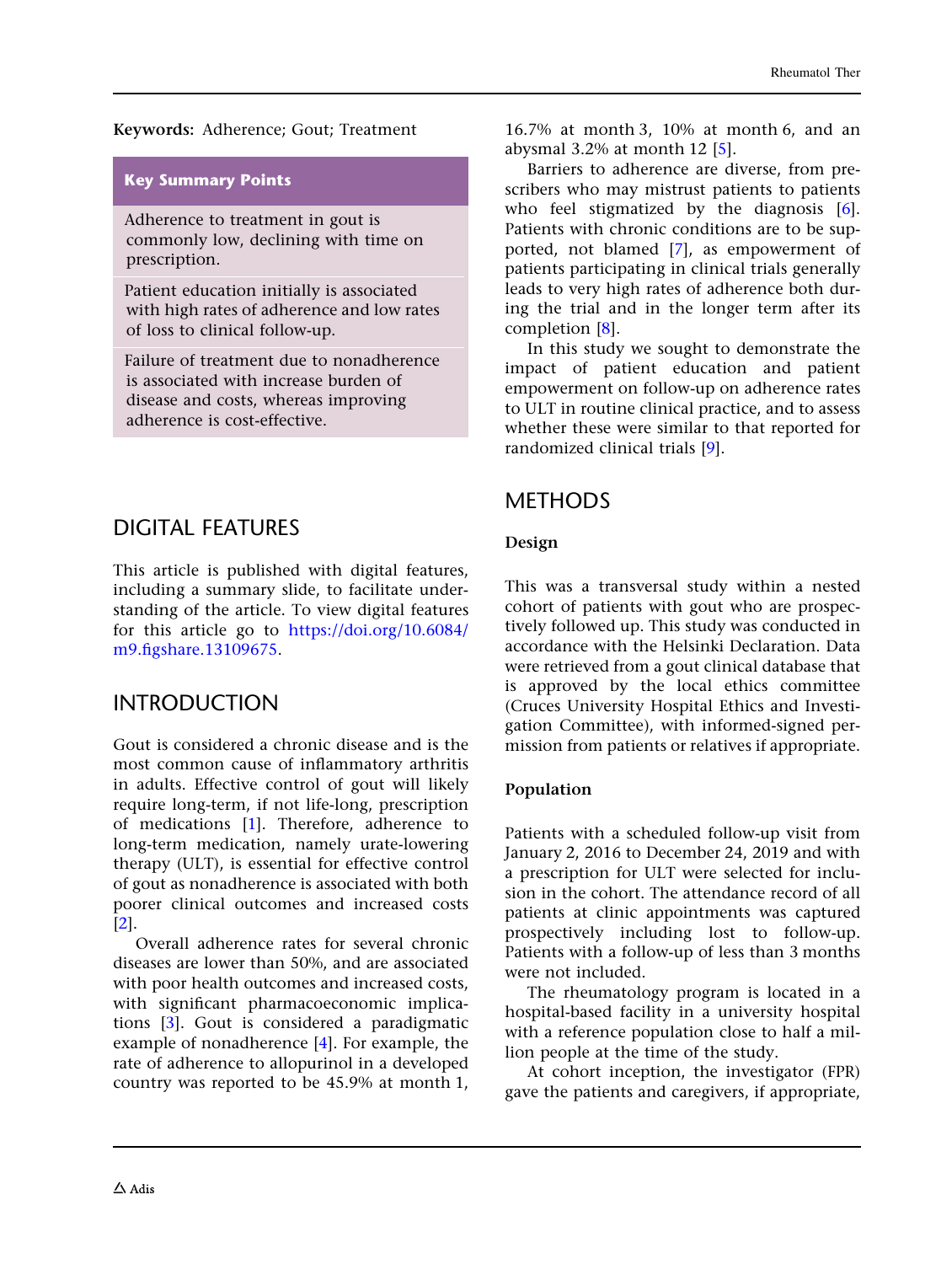information on the diagnosis, severity of the disease, proposed targets (flares, serum urate levels), timeline of outcomes (flares, tophi), as well as specific interventions (medications for urate-lowering, prophylaxis, and flares). Such information was reinforced during clinical visits in the first year of therapy, typically at 3, 6, and 12 months of follow-up, but no further contact was provided to patients between scheduled clinical visits. The number of visits is usually two per year during the second year, and once a year thereafter (twice for patients with severe disease or complex patients). The patients were unaware of the existence of a tracking system for adherence, although they were informed afterwards if needed after data were obtained.

### Variables and Statistical Analysis

General data (age, sex, comorbid conditions, previous treatment) along with gout-related variables (time from onset, number of flares in the previous year, number of joints ever involved, X-ray results, treatments and doses prescribed for gout, baseline and follow-up serum urate) are systematically obtained at entry into the cohort (first clinical visit). Therapeutic target serum urate (sUA) was considered to be below 0.36 mmol/L (less than 6 mg/dl) [\[10](#page-7-0)]. Diabetes, hypertension, and hyperlipidemia were defined as per definitions at the time of cohort entry or being prescribed specific medications for each of them. Previous cardiovascular event was defined as in the Anti-Platelet Trialist Collaboration (APTC) definitions [\[11](#page-7-0)]. Significant alcohol intake was considered when consumption exceeded 15 g/day. Comorbidity was evaluated using the Kaiser Permanente pyramid strata that are provided by the Health Department in the electronic file of the patients [\[12\]](#page-7-0). Patients classified into the highest stratum were considered as complex patients.

Adherence was assessed using information retrieved from government-provided electronic pharmacy databases that covered more than 98% of the population and is expressed as the medication possession ratio (MPR). MPR  $\geq 0.80$ is considered to be good, fair for values ranging from 0.60 to 0.79, and low if values are less than 0.60. The electronic system shows an alarm signal in the prescription panel for patients whose medications have an MPR  $< 0.80$  of the prescribed dose. MPR data are expressed as the average prescribed dose during the previous year of prescription, excluding in-hospital care periods if they occurred within the Basque Country. The treatment of patients who die or live outside the Basque Country cannot be retrieved in the system. Adherence was determined primarily for patients who were prescribed urate-lowering medications, but also antihypertension treatments, oral hypoglycemic medications for diabetes, and lipidlowering agents as a comparison.

Analysis of adherence data was determined at the time of scheduled follow-up visits and also at the following time periods: 1st, 2nd, 3rd year of follow-up and beyond 3 years of followup. Multivariable models were constructed to determine factors associated ( $p < 0.2$ ) with an  $MPR < 0.8$ . Statistical analysis was performed using the statistical package SPSS23.

# RESULTS

There were 358 patients who had scheduled follow-up clinic appointments during the total observation period. Of these, 11 died (treatment data no longer available in the electronic file) and nine had no MPR data because of their place of residence outside the Basque Country, leaving a total of 336 patients with follow-up data during the study period that fulfilled criteria for inclusion. The diagnosis of gout was based on microscopy of synovial fluid samples from joints or material aspirated from tophi in 78.5% of patients, on ultrasound specific findings in 14.9%, and based on clinical manifestations alone in 6.6%. Less than 50% of all patients had ever been prescribed any uratelowering medication before baseline visit at rheumatology.

The baseline characteristics of the overall cohort are shown in Table [1.](#page-3-0) Twenty-seven (8.0%) patients did not attend the scheduled clinic visits and were lost to follow-up. Loss to follow-up occurred more frequently during the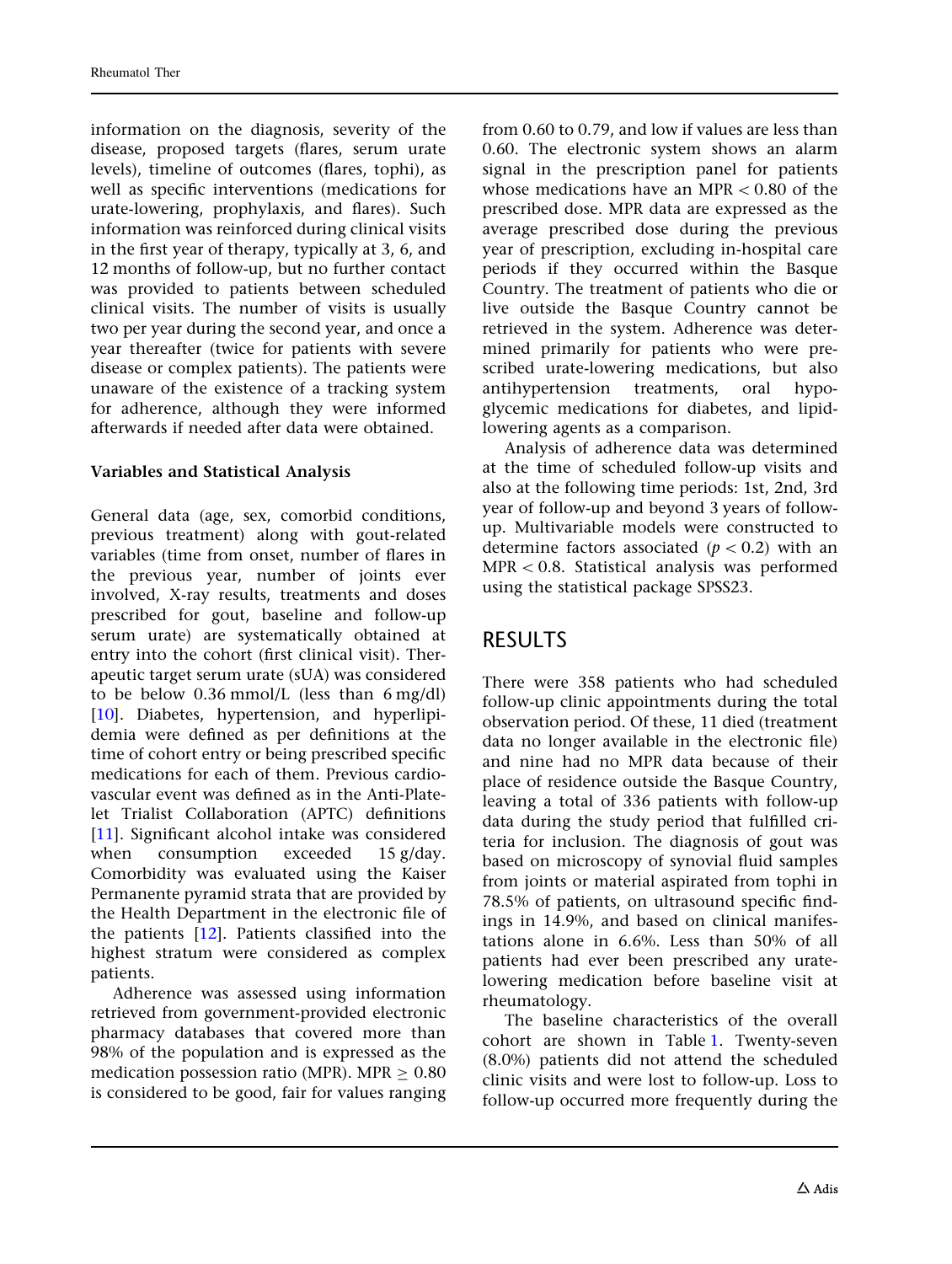| Variable                 | All $(N = 336)$ | $MPR \ge 0.8$ ( $N = 276$ ) | $MPR < 0.8$ ( $N = 60$ ) | $\boldsymbol{p}$ |
|--------------------------|-----------------|-----------------------------|--------------------------|------------------|
| Age (years)              | $62.2 \pm 14.2$ | $62.7 \pm 14.2$             | 59.6 $\pm$ 14.7          | 0.125            |
| Sex (% male)             | 89.6            | 91.7                        | 84.0                     | 0.091            |
| Time from onset (years)  | $7. \pm 8.3$    | $7.2 \pm 8.6$               | $7.7 \pm 6.7$            | 0.721            |
| Complex patients (%)     | 23.8            | 27.2                        | 4.54                     | 0.072            |
| Polyarticular (%)        | 41.1            | 43.9                        | 38.0                     | 0.520            |
| Subcutaneous tophi (%)   | 40.8            | 39.8                        | 46.7                     | 0.326            |
| Follow-up (months)       | $45.7 \pm 53.8$ | $46.9 \pm 54.7$             | $34.8 \pm 48.5$          | 0.115            |
| Flares per year          | $4.2 \pm 5.9$   | $4.5 \pm 6.1$               | $4.2 \pm 5.0$            | 0.774            |
| No previous ULT $(\%)$   | 46.6            | 46.1                        | 49.2                     | 0.961            |
| Ethanol $> 15$ g/day (%) | 27.0            | 27.6                        | 24.1                     | 0.589            |
| Hypertension (%)         | 64.1            | 66.4                        | 53.4                     | 0.062            |
| Diabetes (%)             | 19.4            | 19.9                        | 17.2                     | 0.649            |
| Hyperlipidemia (%)       | 58.8            | 57.6                        | 51.0                     | 0.539            |
| Previous CV event (%)    | 37.3            | 37.9                        | 34.5                     | 0.619            |
| Lost to follow-up $(\%)$ | 8.0             | 4.7                         | 23.3                     | $< 0.001$        |
| $sUA < 6$ mg/dl $(\%)$   | 87.5            | 90.9                        | 71.6                     | < 0.001          |

<span id="page-3-0"></span>Table 1 General characteristics of the patients

first year (17/126, 13.5%) than during the 2nd or 3rd year of follow-up (5/92, 5.4%) or beyond the 3rd year (5/118, 4.2%), results being statistically significant ( $p < 0.01$ ). Nonattendance at scheduled visits was far more common in nonadherent patients than for those who adhered to ULT (23.3% vs 4.7% respectively).

Overall adherence to treatment at the time of evaluation was 87.5% for ULT (median 92.5, interquartile range 84–98), while it was good  $(MPR > 0.8)$  in 82.1%, fair (MPR 0.6-0.79) in 11.0%, and poor (MPR  $< 0.6$ ) in 6.8%. Adherence to ULT was in general very high, and similar to that for medications prescribed for hypertension (224 patients, 66.7%) and hyperlipidemia (131, 39%), but substantially higher than that for oral medications for diabetes (47 patients, 14%), as shown in Fig. [1](#page-4-0). Good adherence seemed to be associated in bivariate analysis (Table 1) with aging, male gender, longer time of follow-up, taking medications for hypertension, attending scheduled visits, and patient's complexity. sUA in therapeutic target (less than 6 mg/dl) was associated in bivariate analysis (data not shown) with good adherence, time from onset, polyarticular joint involvement from onset, time on follow-up, male gender, lower baseline sUA, and presence of chronic kidney disease (CKD).

Analysis of adherence rates at 1 year, 2 years, and beyond 2 years of follow-up revealed that 74.6%, 87%, and 86.4% of patients, respectively, achieved MPR  $> 0.8$ , which were significantly different for the latter years compared to year 1 (Fig. [2](#page-4-0)).

Multivariable regression analysis showed that presence of comorbidity, attending scheduled visits, and male gender are independently and statistically associated with good adherence, while adherence and time on follow-up are statistically associated with reaching target  $sUA < 6$  mg/dl (Tables [2](#page-5-0) and [3](#page-5-0)).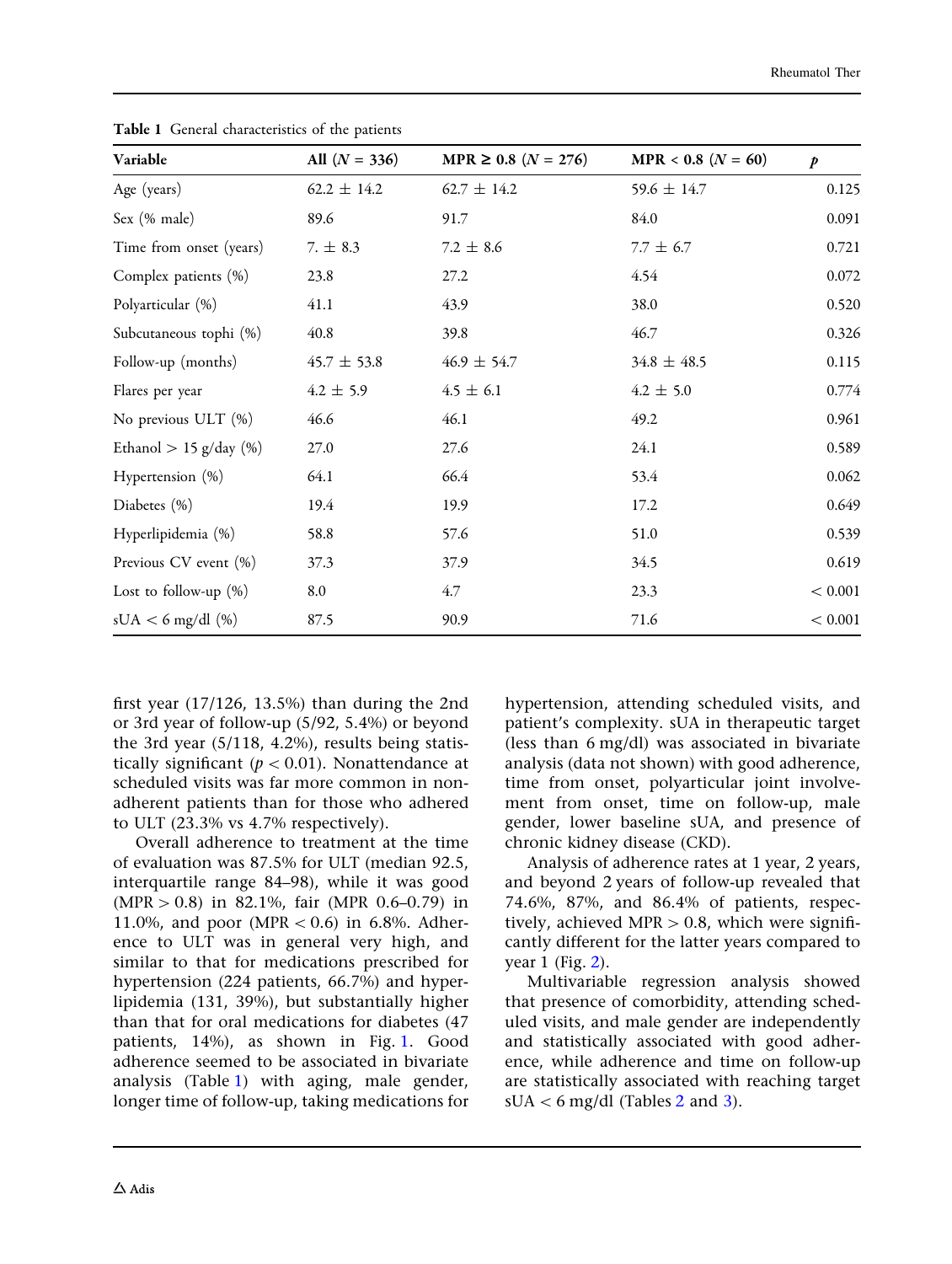<span id="page-4-0"></span>

Fig. 1 Adherence for oral medications prescribed, measured as MPR, at the time of evaluation for urate-lowering (Gout), hypertension (HT), hyperlipidemia (HL), and diabetes.  $p \leq 0.05$  compared to other medications



Fig. 2 Adherence for urate-lowering medication (Gout) as MPR (%) and percentage of patients showing MPR  $> 0.8$ during sequential strata of follow-up time

### DISCUSSION

Adherence to treatment is universally associated with optimal patient outcomes for all chronic diseases. In this prospective cohort, we demonstrate that high adherence rates are achievable in carefully managed clinical cohorts which are strongly associated with optimal achievement of sUA targets of below 6.0 mg/dl. The high rates of adherence are a consequence of several factors, as explained below in limitations, but are at least partially due to strong patient engagement and empowerment though education and suggest that the adaption of these in routine clinical practice may lead to better patient outcomes in gout.

Two recent systematic reviews and metaanalyses examining the rate of adherence in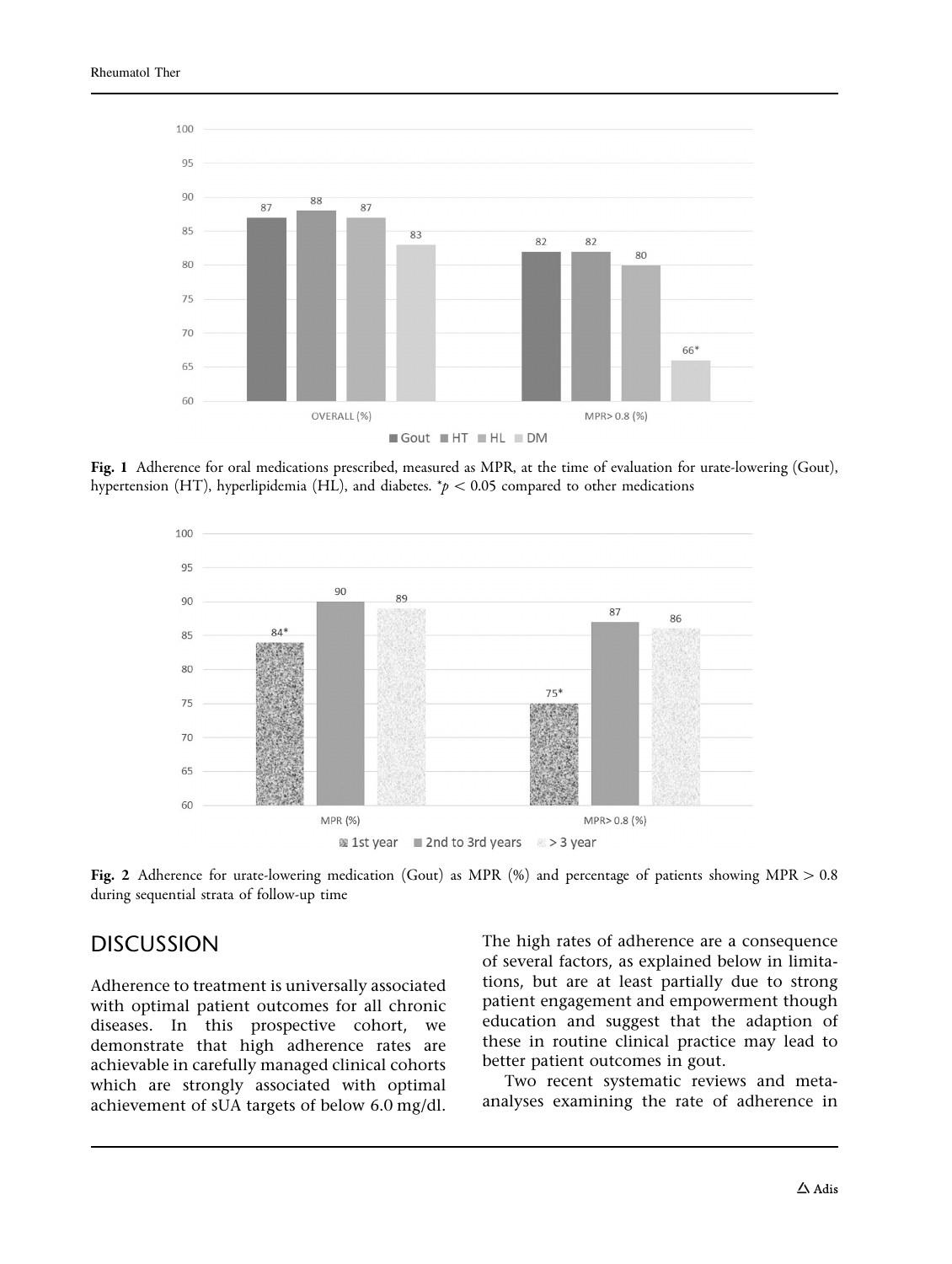| Variables for MPR > 0.8 | Beta (unadjusted) | p     | Beta (adjusted) | p       |
|-------------------------|-------------------|-------|-----------------|---------|
| Age                     | $-0.049$          | 0.497 | $-0.012$        | 0.850   |
| Gender (male)           | $-0.139$          | 0.023 | $-0.141$        | 0.016   |
| Complexity              | 0.117             | 0.063 | 0.138           | 0.019   |
| Hypertension            | 0.053             | 0.451 | 0.046           | 0.500   |
| Time on follow-up       | 0.026             | 0.669 | 0.060           | 0.332   |
| Loss to follow-up       | $-0.279$          | 0.000 | $-0.269$        | < 0.001 |

<span id="page-5-0"></span>Table 2 Multivariable regression for adherence  $MPR > 0.8$ 

Table 3 Multivariable regression analysis for achieving sUA target of below 6 mg/dl

| Variables for $sUA < 6$ mg/dl | Beta (unadjusted) | $\boldsymbol{p}$ | Beta (adjusted) | $\boldsymbol{p}$ |
|-------------------------------|-------------------|------------------|-----------------|------------------|
| Gender (male)                 | 0.008             | 0.906            | $-0.023$        | 0.737            |
| Time from onset               | 0.035             | 0.665            | 0.058           | 0.394            |
| SUA at baseline               | $-0.045$          | 0.528            | $-0.017$        | 0.797            |
| Polyarticular                 | 0.002             | 0.984            | 0.034           | 0.612            |
| <b>CKD</b>                    | 0.081             | 0.330            | 0.019           | 0.779            |
| Previous ULT                  | $-0.007$          | 0.917            | 0.013           | 0.847            |
| Previous CV event             | $-0.047$          | 0.564            | 0.19            | 0.778            |
| Time on follow-up             | 0.129             | 0.068            | 0.179           | 0.008            |
| Adherence $MPR > 0.8$         | 0.191             | 0.005            | 0.225           | 0.001            |

 $sUA$  serum urate, CKD-Epi equation  $< 60$  ml/mIn, CV cardiovascular

gout mostly coincide in reporting low adherence as MPR or proportion of days covered, with an average of 42%, ranging from 17% to 83.5%, 47% of patients being adherent [[13](#page-7-0)], and MPR 44%, ranging from 17% to 78%, 46% of patients being reported as adherent [[14\]](#page-7-0). Therefore, adherence to treatment is to be considered poor in patients with gout.

Adherence rates differ depending on populations included: single centers and prospective cohorts show higher rates of adherence than those retrieved from administrative databases [\[13,](#page-7-0) [14\]](#page-7-0). Although some authors have found no difference in adherence among countries [[14](#page-7-0)], others have concluded that data from Oceania and Asia show higher adherence rates [\[13\]](#page-7-0). In fact, mean adherence to ULT measured with

MPR and using a health insurance database in Japan has been shown to be over 80% for allopurinol and benzbromarone [\[15\]](#page-7-0), twofold that reported for Europe or the USA using similar databases [\[13\]](#page-7-0).

Our data suggest that patients who are prospectively followed up show high adherence rates and close to 90% patients reach sUA therapeutic target. Poor adherence for ULT is associated with poorer clinical outcomes as sUA levels are a surrogate for gout outcomes [\[16,](#page-8-0) [17](#page-8-0)].

Different factors may influence adherence. Our patients showed a similarly high MPR for other oral medications compared with ULT. Our patients are older and commonly show multiple comorbid conditions, variables that have been described to be associated with increased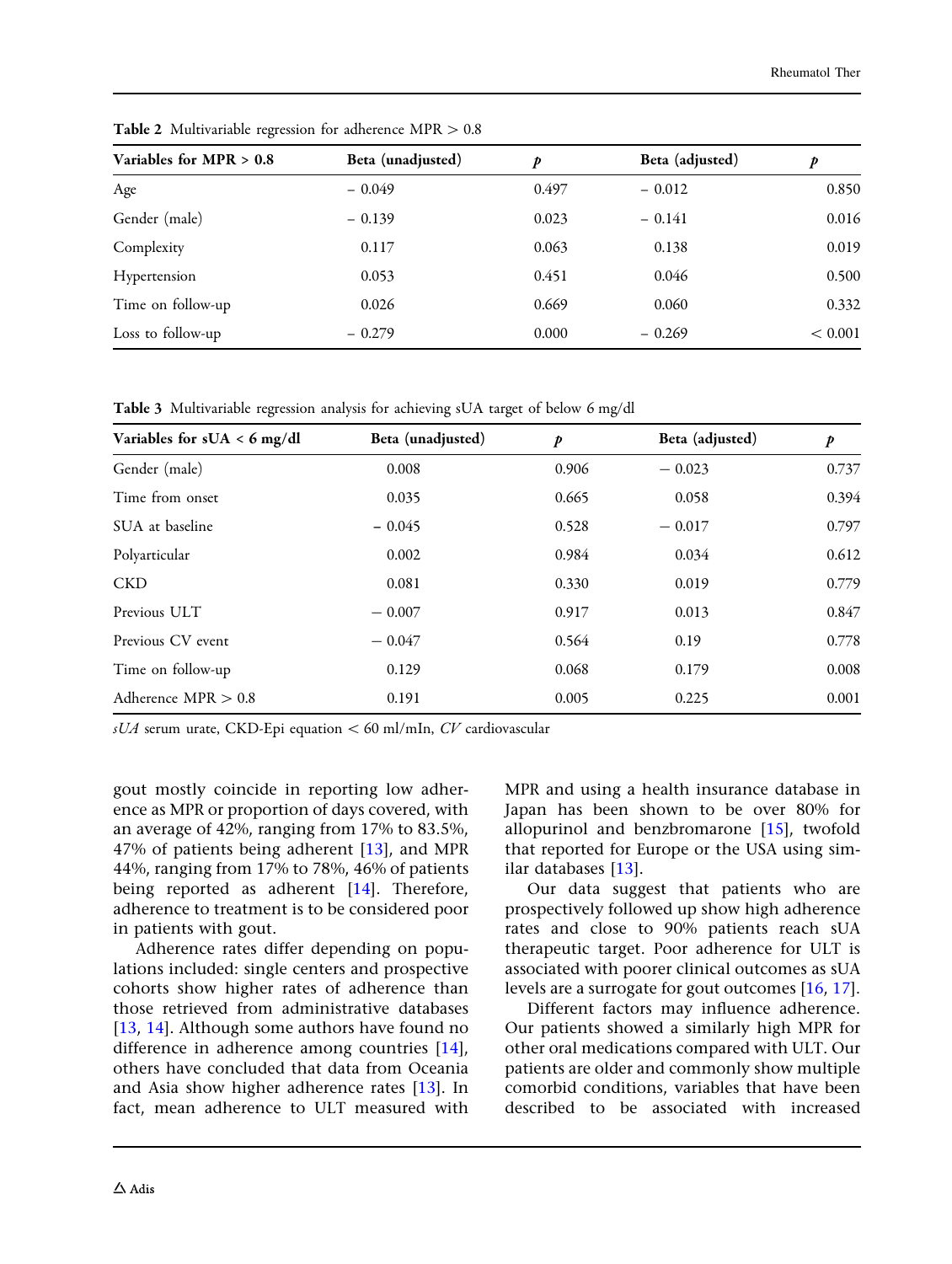adherence compared to otherwise healthy individuals and youngsters [[18](#page-8-0)]. Other factors influencing adherence include cultural [[15](#page-7-0)] and behavioral ones [\[19\]](#page-8-0).

Our study shows that patients were persistent on follow-up with 92% of patients attending scheduled visits with a high rate of adherence, increasing during long-term followup whereas in other studies, adherence decreased with long-term prescription [\[5,](#page-7-0) [20](#page-8-0)].

We observed that taking medications for other comorbid conditions may help in increasing adherence rates, as reported by others [\[18\]](#page-8-0). Availability of electronic MPR, corrected for in-hospital stay, and an alert signal in the electronic prescription page may also help to avoid mistreatment and nonadherence. Loss to follow-up was associated with previous poor adherence, while good adherence and time on follow-up were strongly associated with reaching therapeutic sUA target.

Educational interventions show the highest level of evidence for improving adherence in chronic inflammatory diseases [[21](#page-8-0)]. Other interventions include pharmacist-led, telemedicine, and nurse-led interventions [[22\]](#page-8-0). Interventions that increase rates of adherence and therefore achievement of sUA therapeutic targets and clinical outcomes are cost-effective [\[9\]](#page-7-0). The initial nurse-led support has been demonstrated to be associated with high longterm adherence even despite no further followup being implemented [[8\]](#page-7-0), supporting the principle that adequate follow-up may improve adherence and achievement of therapeutic sUA target, as shown in this study.

Some limitations are inherent to the design of the study: there is no control group to compare to; the intervention may not be limited to educational issues but also the fact that assistance was being given in a third-level hospital setting; and finally a good MPR does not always mean that patients are taking medication, and may overestimate adherence.

## **CONCLUSION**

Adherence rates are high in clinical cohorts empowered with modest educational support and routine follow-up. Adequate adherence is associated with continuing follow-up, the presence of comorbid conditions, and with increased rates of sUA within therapeutic target. This can be easily interpreted: empower and support patients, do not blame them, in order to achieve high rates of adherence and better patient outcomes.

### ACKNOWLEDGEMENTS

We heartfully thank the participants (patients and relatives) of the study.

Funding. This work has been partially supported by a grant (FPR) from Asociación de Reumatólogos del Hospital de Cruces; no other sources of funding have been used. No Rapid Service Fee was received by the journal for the publication of this article.

Authorship. All named authors meet the International Committee of Medical Journal Editors (ICMJE) criteria for authorship for this article, take responsibility for the integrity of the work as a whole, and have given their approval for this version to be published.

Authorship Contributions. All authors shared the preliminary idea. FPR performed the statistical analysis and wrote a draft paper without any external support. All authors actively discussed results, significantly contributed to the manuscript, and approved the final version and review.

Disclosures. Fernando Perez-Ruiz: Advisor or speaker for Arthriti, Astellas, AstraZeneca, Dyve, Grünenthal, Horizon, Menarini, Syneos, Selecta. Nuria Perez-Herrero has nothing to disclose. Pascal Richette: advisor or speaker fees from Grunenthal, Ipsen Pharma, Menarini France, Astra Zeneca. Austin G. Stack: Advisor or speaker fees from Astellas, Grünental, AstraZeneca and Menarini. Unrestricted educational grant Menarini.

Compliance with Ethics Guidelines. This study was conducted in accordance with the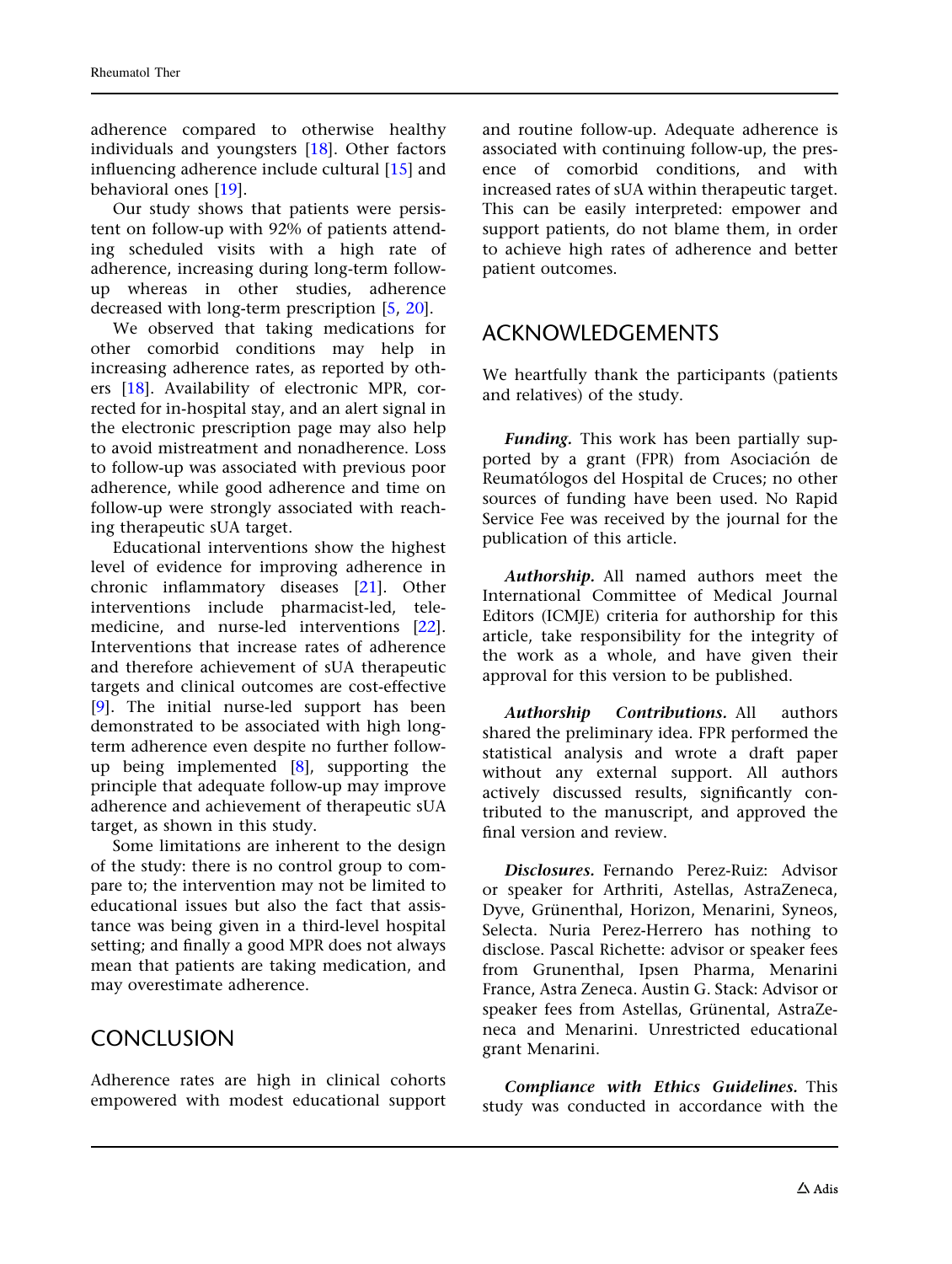<span id="page-7-0"></span>Helsinki Declaration. Data were retrieved from a gout clinical database that is approved by the local ethics committee (Cruces University Hospital Ethics and Investigation Committee), with informed-signed permission from patients or relatives if appropriate.

Data Availability. The datasets generated during and/or analyzed during the current study are available from the corresponding author on reasonable request.

Open Access. This article is licensed under a Creative Commons Attribution-NonCommercial 4.0 International License, which permits any non-commercial use, sharing, adaptation, distribution and reproduction in any medium or format, as long as you give appropriate credit to the original author(s) and the source, provide a link to the Creative Commons licence, and indicate if changes were made. The images or other third party material in this article are included in the article's Creative Commons licence, unless indicated otherwise in a credit line to the material. If material is not included in the article's Creative Commons licence and your intended use is not permitted by statutory regulation or exceeds the permitted use, you will need to obtain permission directly from the copyright holder. To view a copy of this licence, visit [http://creativecommons.org/licenses/by](http://creativecommons.org/licenses/by-nc/4.0/)[nc/4.0/](http://creativecommons.org/licenses/by-nc/4.0/).

# **REFERENCES**

- 1. FitzGerald JD, Dalbeth N, Mikuls T, et al. 2020 American College of Rheumatology guideline for the management of gout. Arthritis Care Res (Hoboken). 2020;72(6):744–60.
- 2. Perez-Ruiz F, Desideri G. Improving adherence to gout therapy: an expert review. Ther Clin Risk Manag. 2018;14:793–802.
- 3. Hill-McManus D, Marshall S, Soto E, Lane S, Hughes D. Impact of non-adherence and flare resolution on the cost-effectiveness of treatments for gout: application of a linked pharmacometric/pharmacoeconomic model. Value Health. 2018;21(12):1373–81.
- 4. Coleshill MJ, Aung E, Nguyen AD, et al. Improving adherence to urate-lowering therapy in people living with gout. Int J Rheum Dis.  $2019:22(4):542-4$ .
- 5. Mantarro S, Capogrosso-Sansone A, Tuccori M, et al. Allopurinol adherence among patients with gout: an Italian general practice database study. Int J Clin Pract. 2015;69(7):757–65.
- 6. Vaccher S, Kannangara DR, Baysari MT, et al. Barriers to care in gout: from prescriber to patient. J Rheumatol. 2016;43(1):144–9.
- 7. Abhishek A, Doherty M. Education and non-pharmacological approaches for gout. Rheumatology (Oxford). 2018;57(suppl\_1):i51–8.
- 8. Abhishek A, Jenkins W, La-Crette J, Fernandes G, Doherty M. Long-term persistence and adherence on urate-lowering treatment can be maintained in primary care-5-year follow-up of a proof-of-concept study. Rheumatology (Oxford). 2017;56(4):529–33.
- 9. Doherty M, Jenkins W, Richardson H, et al. Efficacy and cost-effectiveness of nurse-led care involving education and engagement of patients and a treatto-target urate-lowering strategy versus usual care for gout: a randomised controlled trial. Lancet. 2018;392(10156):1403–12.
- 10. Richette P, Doherty M, Pascual E, et al. 2016 updated EULAR evidence-based recommendations for the management of gout. Ann Rheum Dis. 2017;76(1):29–42.
- 11. Antiplatelet Trialists' Collaboration. Collaborative overview of randomised trials of antiplatelet therapy–I: Prevention of death, myocardial infarction, and stroke by prolonged antiplatelet therapy in various categories of patients. BMJ. 1994;308 $(6921)$ : 81–106.
- 12. Besga A, Ayerdi B, Alcalde G, et al. Risk factors for emergency department short time readmission in stratified population. Biomed Res Int. 2015;2015: 685067.
- 13. Yin R, Li L, Zhang G, et al. Rate of adherence to urate-lowering therapy among patients with gout: a systematic review and meta-analysis. BMJ Open. 2018;8(4):e017542.
- 14. Scheepers L, van Onna M, Stehouwer CDA, Singh JA, Arts ICW, Boonen A. Medication adherence among patients with gout: a systematic review and meta-analysis. Semin Arthritis Rheum. 2018;47(5): 689–702.
- 15. Koto R, Nakajima A, Horiuchi H, Yamanaka H. Realworld treatment of gout and asymptomatic hyperuricemia: a cross-sectional study of Japanese health